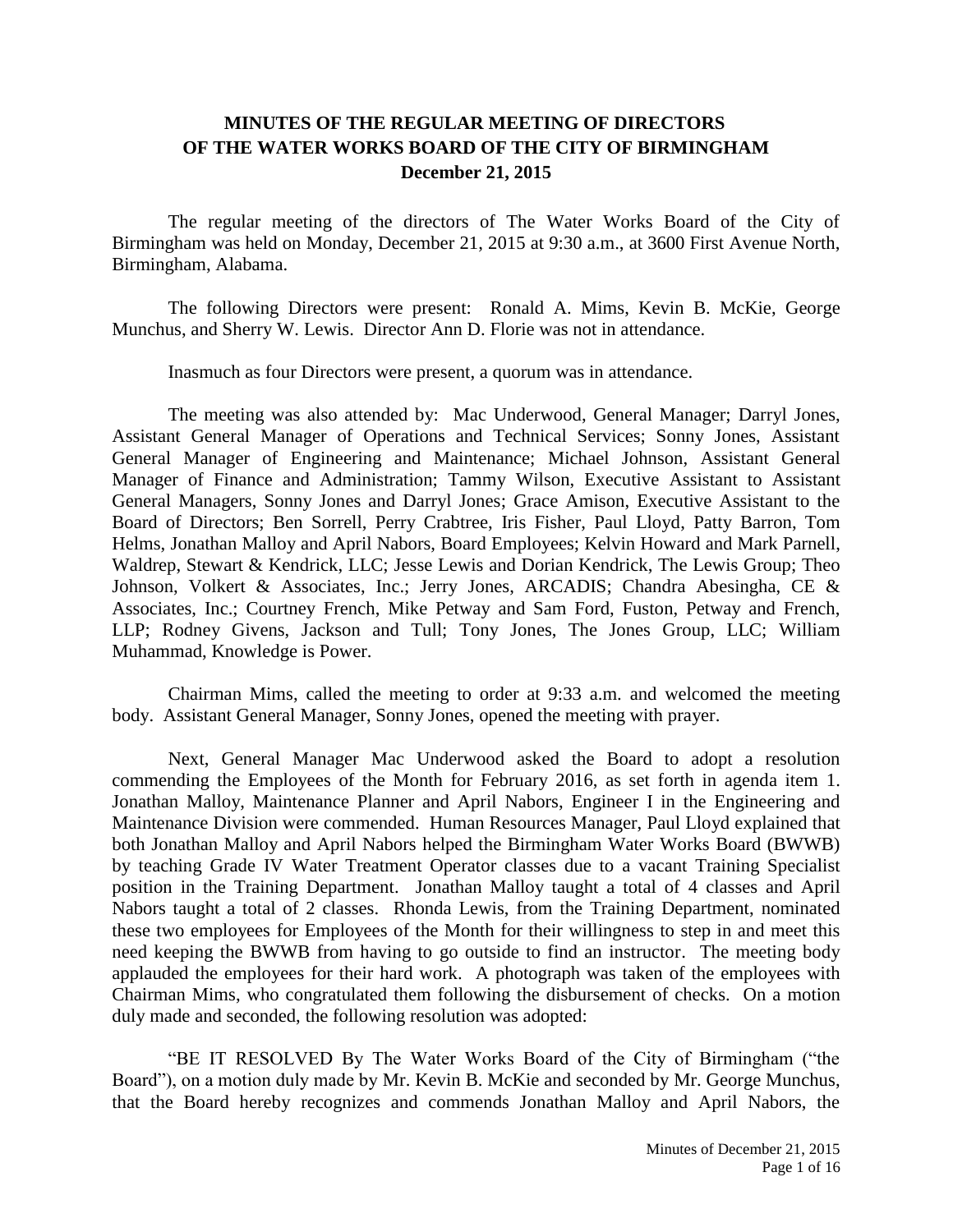Engineering and Maintenance Division's Employees of the Month for December 2015, on having achieved outstanding job performance, attendance and work above expected levels.

NOW, THEREFORE, BE IT RESOLVED, that Jonathan Malloy and April Nabors are hereby recognized and commended for having been selected as the Engineering and Maintenance Division's Employees of the Month for December 2015

.

RESOLVED FURTHER, that the Board and the General Manager are hereby authorized to sign a formal resolution, the wording of which will carry out the intent herein, and a copy of which will be presented to the employees named above. Resolution No. 7062 is hereby adopted by unanimous vote."

\* \* \* \* \* \* \* \* \* \* \* \* \* \* \* \* \* \* \*

Following, as set forth in agenda item 2, there was no discussion under old business.

Next, General Manager Mac Underwood asked the Board to approve minutes from a Regular Board of Directors' Meeting held, October 28, 2015, as set forth in agenda item 3. On a motion duly made and seconded, the following resolution was adopted:

"BE IT RESOLVED BY The Water Works Board of the City of Birmingham ("the Board"), on a motion duly made by Mr. George Munchus and seconded by Mr. Kevin B. McKie, that the Board hereby approves minutes of the Regular Board of Directors' Meeting held on October 28, 2015. Resolution No. 7063 is hereby adopted by unanimous vote."

\* \* \* \* \* \* \* \* \* \* \* \* \* \* \* \* \* \* \* \*

Following, General Manager Mac Underwood asked the Board to reimburse the Operating Account for capital expenditures for the period ended October 31, 2015, from Schedule No. IV (Cash basis), in the amount of \$2,242,913.44, as set forth in agenda item 4.1; and to reimburse the Operating Account for capital expenditure for the period ended November 30, 2015, from Schedule No. IV (Cash basis), in the amount of \$5,390,118.45, as set forth in agenda item 4.2. General Manager Mac Underwood indicated management has reviewed the referenced items and recommends them for approval. Director Lewis asked why Staff waited to request reimbursement of the October 31, 2015 Operating Account. Assistant General Manager Michael Johnson responded when the November Board Meeting took place that management was in the process of reconciling for October; therefore both October and November 2015 were presented on this agenda. On a motion duly made and seconded, the following resolutions were adopted:

"WHEREAS, ARCADIS US, Incorporated, in a Certificate dated December 17, 2015, certified that during the period ended October 31, 2015 that there were expenditures for the cost of system improvements, which were paid out of the Operating Account and reimbursement of that account is now due in the preliminary amount of \$2,242,913.44 and;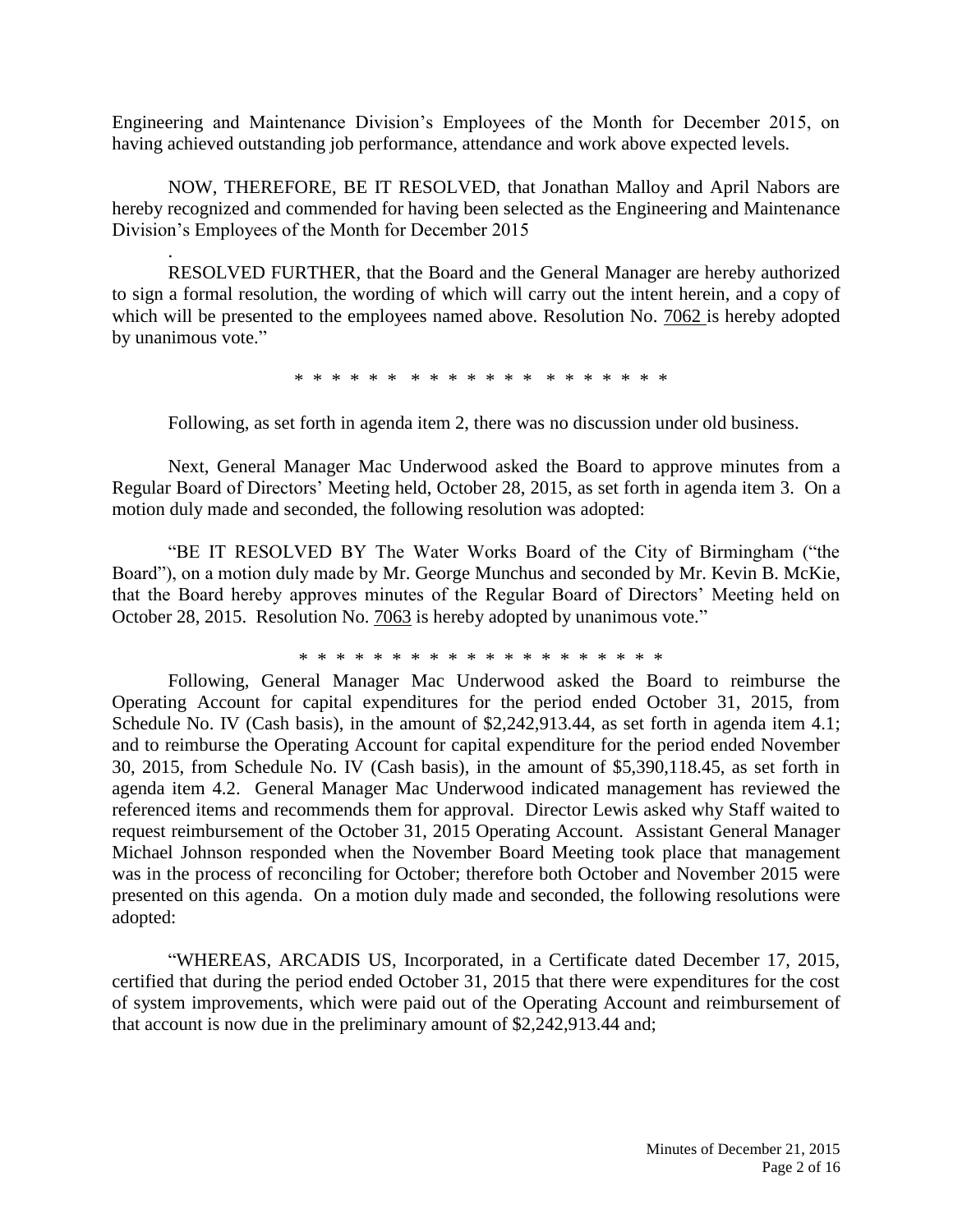WHEREAS, transfers to the Operating Account can be made from any, or a combination, of the following: the 2002 Construction Fund, the Improvement Fund, and/or the Revenue Account.

NOW, THEREFORE, BE IT RESOLVED By The Water Works Board of the City of Birmingham, on a motion duly made by Mr. George Munchus and seconded by Mr. Kevin B. McKie, that the Trustee be, and is hereby instructed to immediately transfer \$2,242,913.44 to the Operating Account from any, or a combination, of the following: The 2002 Construction Fund, the Improvement Fund, and/or the Revenue Account. Resolution No. 7064 is hereby adopted by unanimous vote."

\* \* \* \* \* \* \* \* \* \* \* \* \* \* \* \* \* \* \* \* \* \*

"WHEREAS, ARCADIS US, Incorporated, in a Certificate dated December 17, 2015, certified that during the period ended November 30, 2015 that there were expenditures for the cost of system improvements, which were paid out of the Operating Account and reimbursement of that account is now due in the preliminary amount of \$5,390,118.45 and;

WHEREAS, transfers to the Operating Account can be made from any, or a combination, of the following: the 2002 Construction Fund, the Improvement Fund, and/or the Revenue Account.

NOW, THEREFORE, BE IT RESOLVED By The Water Works Board of the City of Birmingham, on a motion duly made by Mr. George Munchus and seconded by Mr. Kevin B. McKie, that the Trustee be, and is hereby instructed to immediately transfer \$5,390,118.45 to the Operating Account from any, or a combination, of the following: The 2002 Construction Fund, the Improvement Fund, and/or the Revenue Account. Resolution No. 7065 is hereby adopted by unanimous vote."

\* \* \* \* \* \* \* \* \* \* \* \* \* \* \* \* \* \* \* \* \* \* \* \*

Next, General Manager Mac Underwood asked the Board to approve retirements authorizing monthly retirement benefits for Lila Baldwin, (Call Center Representative III – Call Center Department) as stated on the respective retirement calculation, effective January 1, 2016, and commending Ms. Baldwin for her 21 years and 1 month of service at The Water Works Board; Terry Clark, (Pump Station Operator – Cahaba Pump Station) as stated on the respective retirement calculation, effective January 1, 2016, and commending Mr. Clark for his 22 years and 5 months of service at The Water Works Board; Roger Davis, (Senior Meter Reader – Customer Support Services Department) as stated on the respective retirement calculation, effective January 1, 2016, and commending Mr. Davis for his 21 years of service at The Water Works Board; William Guier, (SCADA System Analyst – SCADA Department) as stated on the respective retirement calculation, effective January 1, 2016, and commending Mr. Guier for his 24 years and 6 months of service at The Water Works Board; Shirley Lyles, (Superintendent, Payment Center – Accounting Department) as stated on the respective retirement calculation effective January 1, 2016, and commending Ms. Lyles for her 7 years and 1 month of service at The Water Works Board; Howard Russell, Team Lead, Field Service Technician – Customer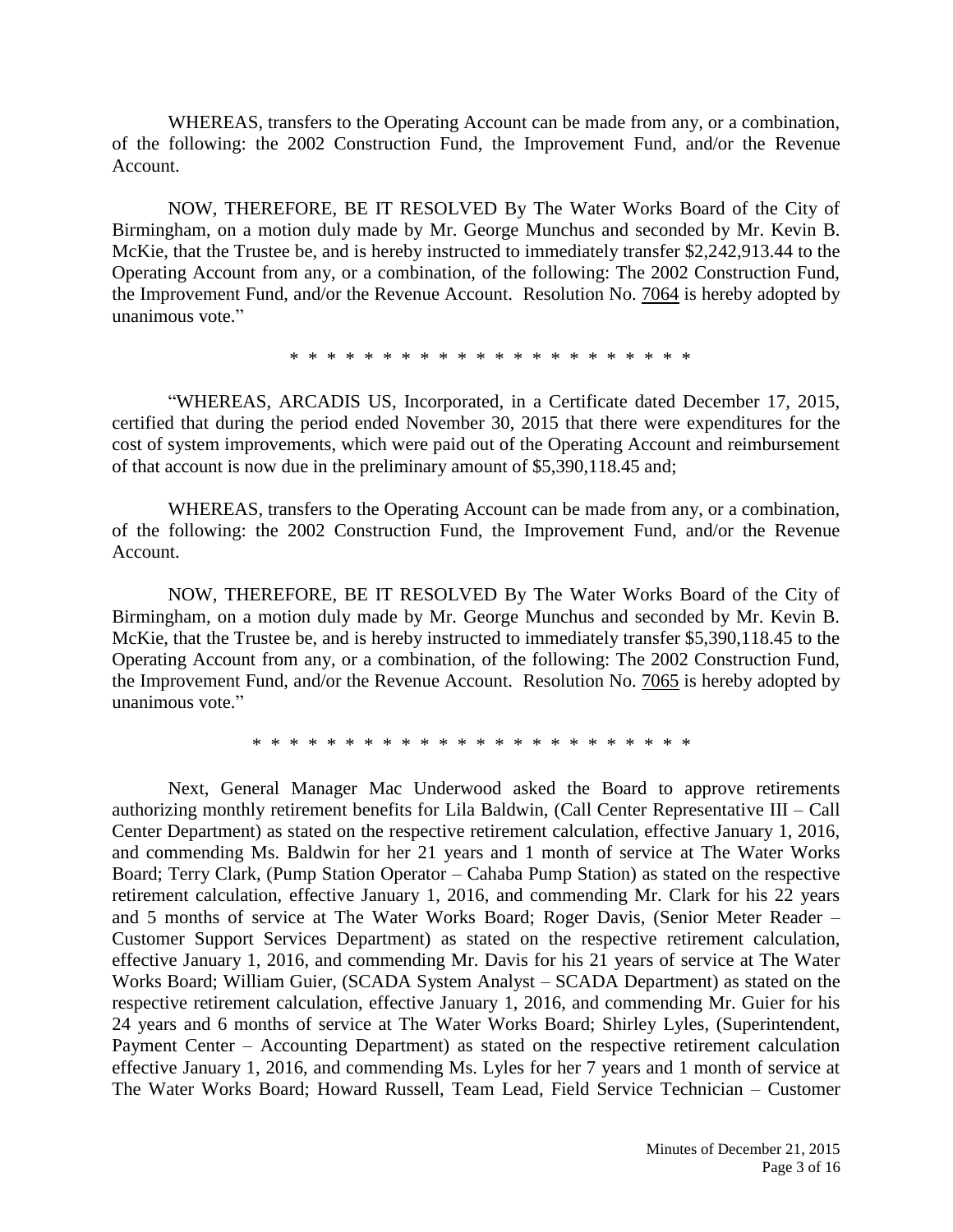Support Services Department) as stated on the respective retirement calculation, effective January 1, 2016, and commending Mr. Russell for his 30 years and 2 months of service at The Water Works Board; and Alfred Watson, (Senior Automotive Technician – Purchasing Department) as stated on the respective retirement calculation effective January 1, 2016, and commending Mr. Watson for his 20 years and 2 months of service at The Water Works Board, as set forth in agenda items 5.1 through 5.7. General Manager Mac Underwood indicated management has reviewed the referenced items and recommends them for approval. Chairman Mims asked if there are people ready to replace the retiring employees. General Manager Mac Underwood stated a couple of the positions have been filled already and management is in the process of replacing others. Assistant General Manager Michael Johnson stated Shirley Lyles has been replaced as it is a key position adding management did not see a problem replacing the others. Chairman Mims asked how the Board could have someone retiring with only 7 years of service. In the case of Shirley Lyles, General Manager Mac Underwood stated she met the age qualification and is in that tier which allowed employees to retire with less than 10 years of service, which was in place when she was hired. General Manager Mac Underwood explained how the Board's retirement plan has changed over the years, with there now being a minimum of 10 years of service to meet retirement qualifications regardless of age. Director Munchus asked about succession planning. General Manager Mac Underwood stated about 90% of the time there is someone in place and competent to move into the vacant positions. Shirley Lyles' position is an unusual circumstance in that there is not anyone qualified internally to fill her position. On a motion duly made and seconded, the following resolutions were adopted:

"WHEREAS, Lila Baldwin, an employee of The Water Works Board of the City of Birmingham ("the Board"), is retiring, effective January 1, 2016, at an age of 64; and

WHEREAS, Lila Baldwin has 21 years and 1 month of continuous service with the Board at her retirement date, and, in accordance with the terms of the Trusteed Pension Plan, Ms. Baldwin is entitled to receive a monthly Retirement payment from the Board's Retirement Trust Fund in the amount of \$2,048.74; and

NOW, THEREFORE, BE IT RESOLVED By the Board of Directors of The Water Works Board of the City of Birmingham, on motion duly made by Mr. Kevin B. McKie and seconded by Mr. George Munchus, that the Trustee be, and is hereby instructed to pay monthly benefit payments of \$2,048.74 to Ms. Baldwin, beginning January 1, 2016, from the Board's Retirement Trust Fund, in accordance with the terms of the Pension Plan. Resolution No. 7066 is hereby adopted by unanimous vote."

\* \* \* \* \* \* \* \* \* \* \* \* \* \* \* \* \* \* \* \* \* \* \* \*

"WHEREAS, Lila Baldwin, an employee of The Water Works Board of the City of Birmingham ("the Board"), is retiring, effective January 1, 2016, after 21 years and 1 month of service with the Board; and

WHEREAS, management has informed the Board of Lila Baldwin's efficiency, reliability, and loyal service which contributed to the effective operation and growth of The Water Works Board of the City of Birmingham; and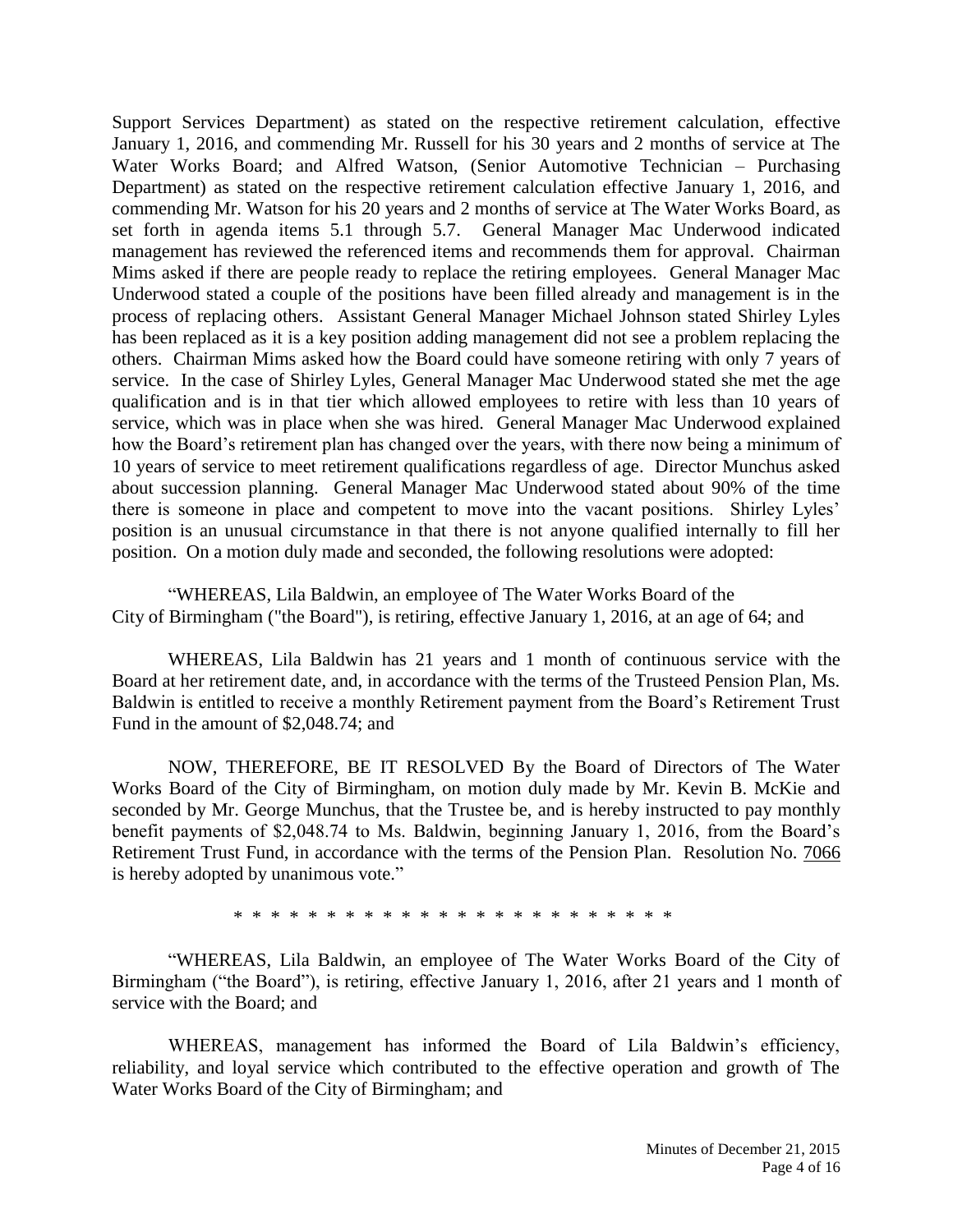WHEREAS, Lila Baldwin, leaves behind a record which deserves a sincere word of gratitude for a job well done; and the Board does hereby express its best wishes for many happy years ahead.

NOW, THEREFORE, BE IT RESOLVED, By the Board of Directors of the Water Works Board of the City of Birmingham, Lila Baldwin is hereby commended for her efficiency, reliability, and loyal service to the Board.

BE IT FURTHER RESOLVED, that in recognition of Lila Baldwin's services to the Board, a copy of this resolution be spread upon the minutes of The Water Works Board of the City of Birmingham and an official resolution presented to Ms. Baldwin. Resolution No. 7067 is hereby adopted by unanimous vote."

\* \* \* \* \* \* \* \* \* \* \* \* \* \* \* \* \* \* \* \* \* \* \*

"WHEREAS, Terry Clark, an employee of The Water Works Board of the City of Birmingham ("the Board"), is retiring, effective January 1, 2016, at an age of 61; and

WHEREAS, Terry Clark has 22 years and 5 months of continuous service with the Board at his retirement date, and, in accordance with the terms of the Trusteed Pension Plan, Mr. Clark is entitled to receive a monthly Retirement payment from the Board's Retirement Trust Fund in the amount of \$2,565.14; and

NOW, THEREFORE, BE IT RESOLVED By the Board of Directors of The Water Works Board of the City of Birmingham, on motion duly made by Mr. Kevin B. McKie and seconded by Mr. George Munchus, that the Trustee be, and is hereby instructed to pay monthly benefit payments of \$2,565.14 to Mr. Clark, beginning January 1, 2016, from the Board's Retirement Trust Fund, in accordance with the terms of the Pension Plan. Resolution No. 7068 is hereby adopted by unanimous vote."

\* \* \* \* \* \* \* \* \* \* \* \* \* \* \* \* \* \* \* \* \* \* \* \* \*

"WHEREAS, Terry Clark, an employee of The Water Works Board of the City of Birmingham ("the Board"), is retiring, effective January 1, 2016, after 22 years and 5 months of service with the Board; and

WHEREAS, management has informed the Board of Terry Clark's efficiency, reliability, and loyal service which contributed to the effective operation and growth of The Water Works Board of the City of Birmingham; and

WHEREAS, Terry Clark, leaves behind a record which deserves a sincere word of gratitude for a job well done; and the Board does hereby express its best wishes for many happy years ahead.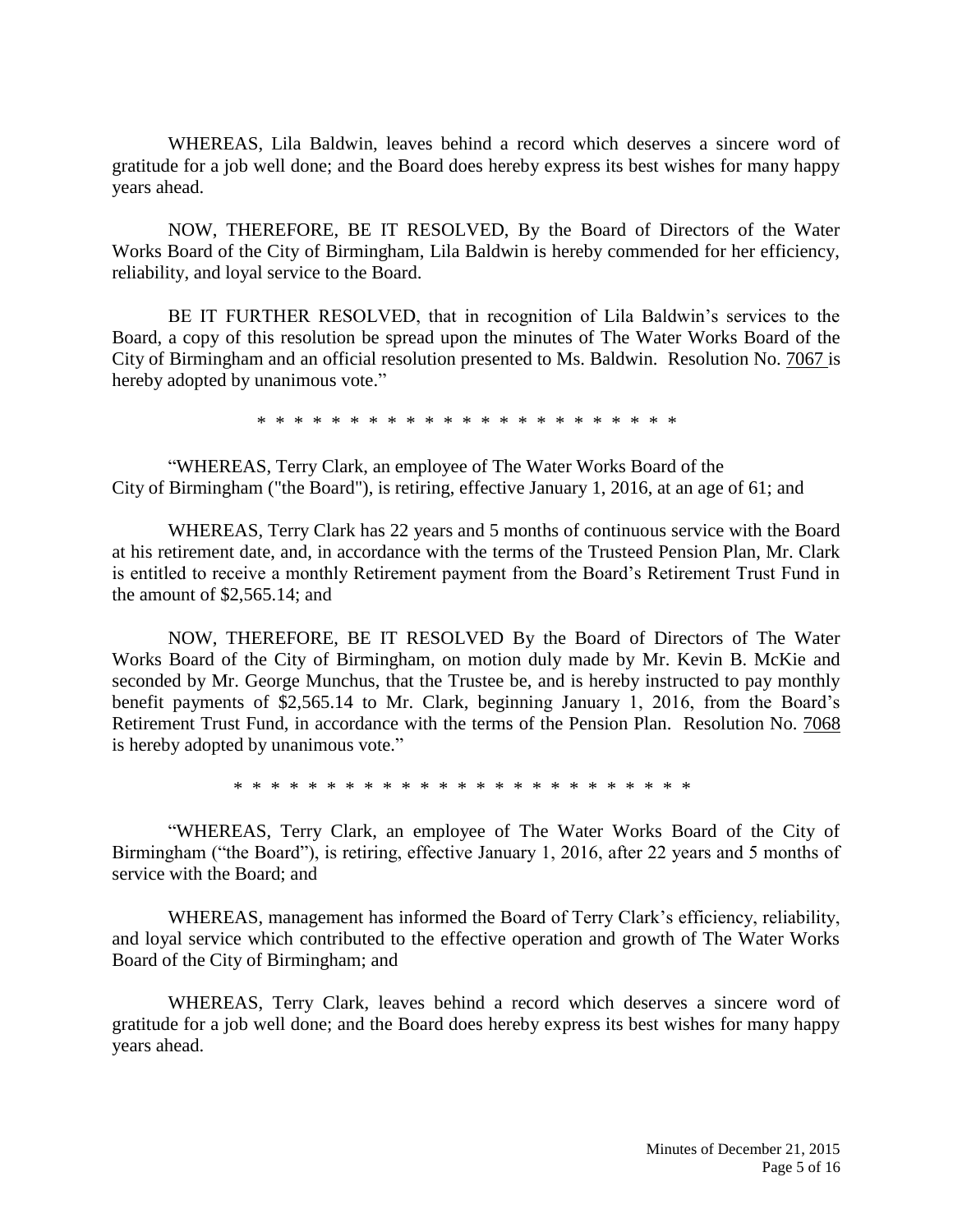NOW, THEREFORE, BE IT RESOLVED, By the Board of Directors of the Water Works Board of the City of Birmingham, Terry Clark is hereby commended for his efficiency, reliability, and loyal service to the Board.

BE IT FURTHER RESOLVED, that in recognition of Terry Clark's services to the Board, a copy of this resolution be spread upon the minutes of The Water Works Board of the City of Birmingham and an official resolution presented to Mr. Clark. Resolution No. 7069 is hereby adopted by unanimous vote."

\* \* \* \* \* \* \* \* \* \* \* \* \* \* \* \* \* \* \* \* \* \* \* \* \*

"WHEREAS, Roger Davis, an employee of The Water Works Board of the City of Birmingham ("the Board"), is retiring, effective January 1, 2016, at an age of 62; and

WHEREAS, Roger Davis has 21 years of continuous service with the Board at his retirement date, and, in accordance with the terms of the Trusteed Pension Plan, Mr. Davis is entitled to receive a monthly Retirement payment from the Board's Retirement Trust Fund in the amount of \$2,392.03; and

NOW, THEREFORE, BE IT RESOLVED By the Board of Directors of The Water Works Board of the City of Birmingham, on motion duly made by Mr. Kevin B. McKie and seconded by Mr. George Munchus, that the Trustee be, and is hereby instructed to pay monthly benefit payments of \$2,392.03 to Mr. Davis, beginning January 1, 2016, from the Board's Retirement Trust Fund, in accordance with the terms of the Pension Plan. Resolution No. 7070 is hereby adopted by unanimous vote."

\* \* \* \* \* \* \* \* \* \* \* \* \* \* \* \* \* \* \* \* \* \* \* \* \* \* \*

"WHEREAS, Roger Davis, an employee of The Water Works Board of the City of Birmingham ("the Board"), is retiring, effective January 1, 2016, after 21 years of service with the Board; and

WHEREAS, management has informed the Board of Roger Davis' efficiency, reliability, and loyal service which contributed to the effective operation and growth of The Water Works Board of the City of Birmingham; and

WHEREAS, Roger Davis, leaves behind a record which deserves a sincere word of gratitude for a job well done; and the Board does hereby express its best wishes for many happy years ahead.

NOW, THEREFORE, BE IT RESOLVED, By the Board of Directors of the Water Works Board of the City of Birmingham, Roger Davis is hereby commended for his efficiency, reliability, and loyal service to the Board.

BE IT FURTHER RESOLVED, that in recognition of Roger Davis' services to the Board, a copy of this resolution be spread upon the minutes of The Water Works Board of the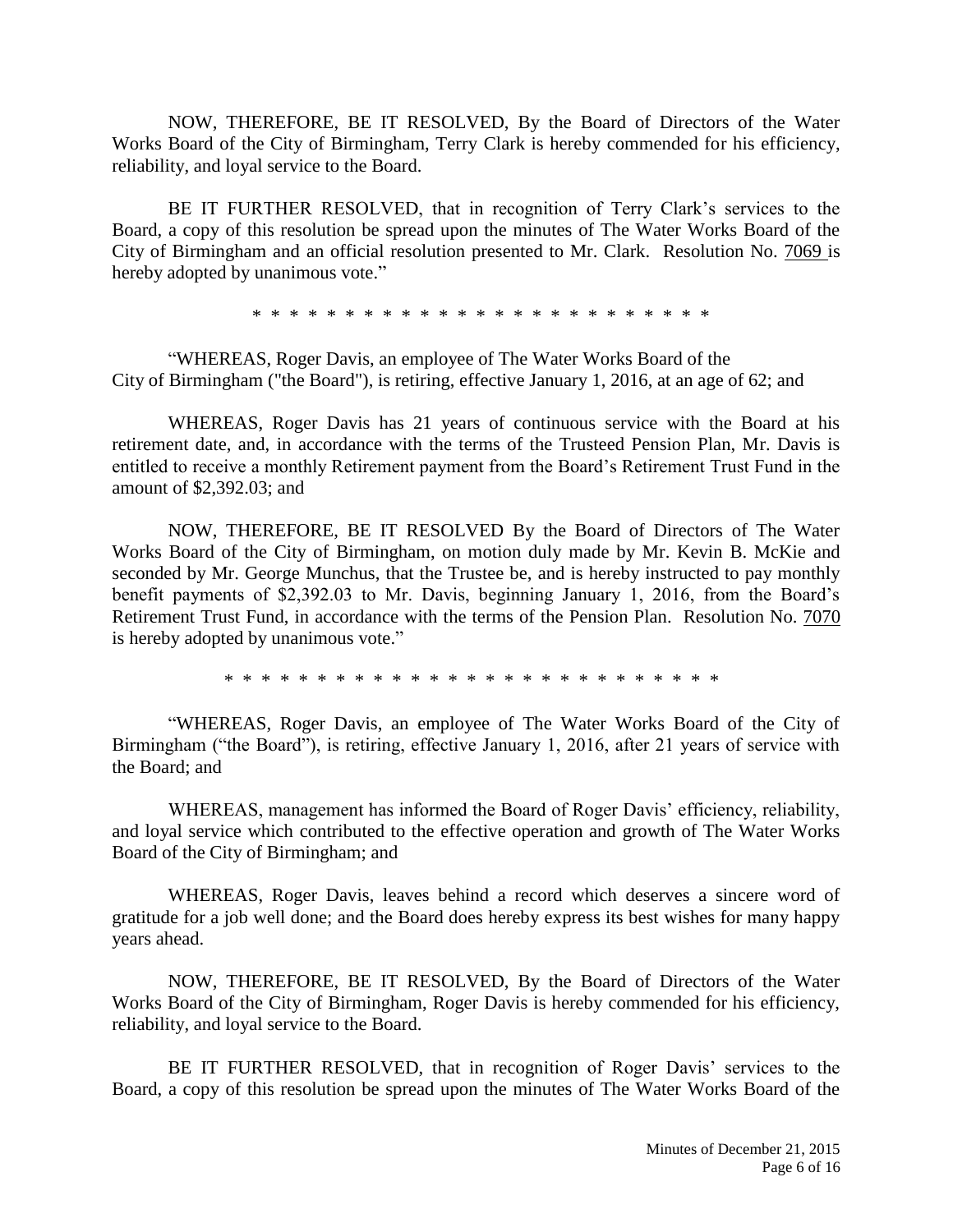City of Birmingham and an official resolution presented to Mr. Davis. Resolution No. 7071 is hereby adopted by unanimous vote."

\* \* \* \* \* \* \* \* \* \* \* \* \* \* \* \* \* \* \* \* \* \* \* \* \* \* \* \*

"WHEREAS, William Guier, an employee of The Water Works Board of the City of Birmingham ("the Board"), is retiring, effective January 1, 2016, at an age of 52; and

WHEREAS, William Guier has 24 years and 6 months of continuous service with the Board at his retirement date, and, in accordance with the terms of the Trusteed Pension Plan, Mr. Guier is entitled to receive a monthly Retirement payment from the Board's Retirement Trust Fund in the amount of \$1,685.90; and

NOW, THEREFORE, BE IT RESOLVED By the Board of Directors of The Water Works Board of the City of Birmingham, on motion duly made by Mr. Kevin B. McKie and seconded by George Munchus, that the Trustee be, and is hereby instructed to pay monthly benefit payments of \$1,685.90 to Mr. Guier, beginning January 1, 2016, from the Board's Retirement Trust Fund, in accordance with the terms of the Pension Plan. Resolution No. 7072 is hereby adopted by unanimous vote."

\* \* \* \* \* \* \* \* \* \* \* \* \* \* \* \* \* \* \* \* \* \* \* \* \* \* \*

"WHEREAS, William Guier, an employee of The Water Works Board of the City of Birmingham("the Board"), is retiring, effective January 1, 2016, after 24 years and 6 months of service with the Board; and

WHEREAS, management has informed the Board of William Guier's efficiency, reliability, and loyal service which contributed to the effective operation and growth of The Water Works Board of the City of Birmingham; and

WHEREAS, William Guier, leaves behind a record which deserves a sincere word of gratitude for a job well done; and the Board does hereby express its best wishes for many happy years ahead.

NOW, THEREFORE, BE IT RESOLVED, By the Board of Directors of the Water Works Board of the City of Birmingham, William Guier is hereby commended for his efficiency, reliability, and loyal service to the Board.

BE IT FURTHER RESOLVED, that in recognition of William Guier's services to the Board, a copy of this resolution be spread upon the minutes of The Water Works Board of the City of Birmingham and an official resolution presented to Mr. Guier. Resolution No. 7073 is hereby adopted by unanimous vote."

\* \* \* \* \* \* \* \* \* \* \* \* \* \* \* \* \* \* \* \* \* \* \* \* \* \*

"WHEREAS, Shirley Lyles, an employee of The Water Works Board of the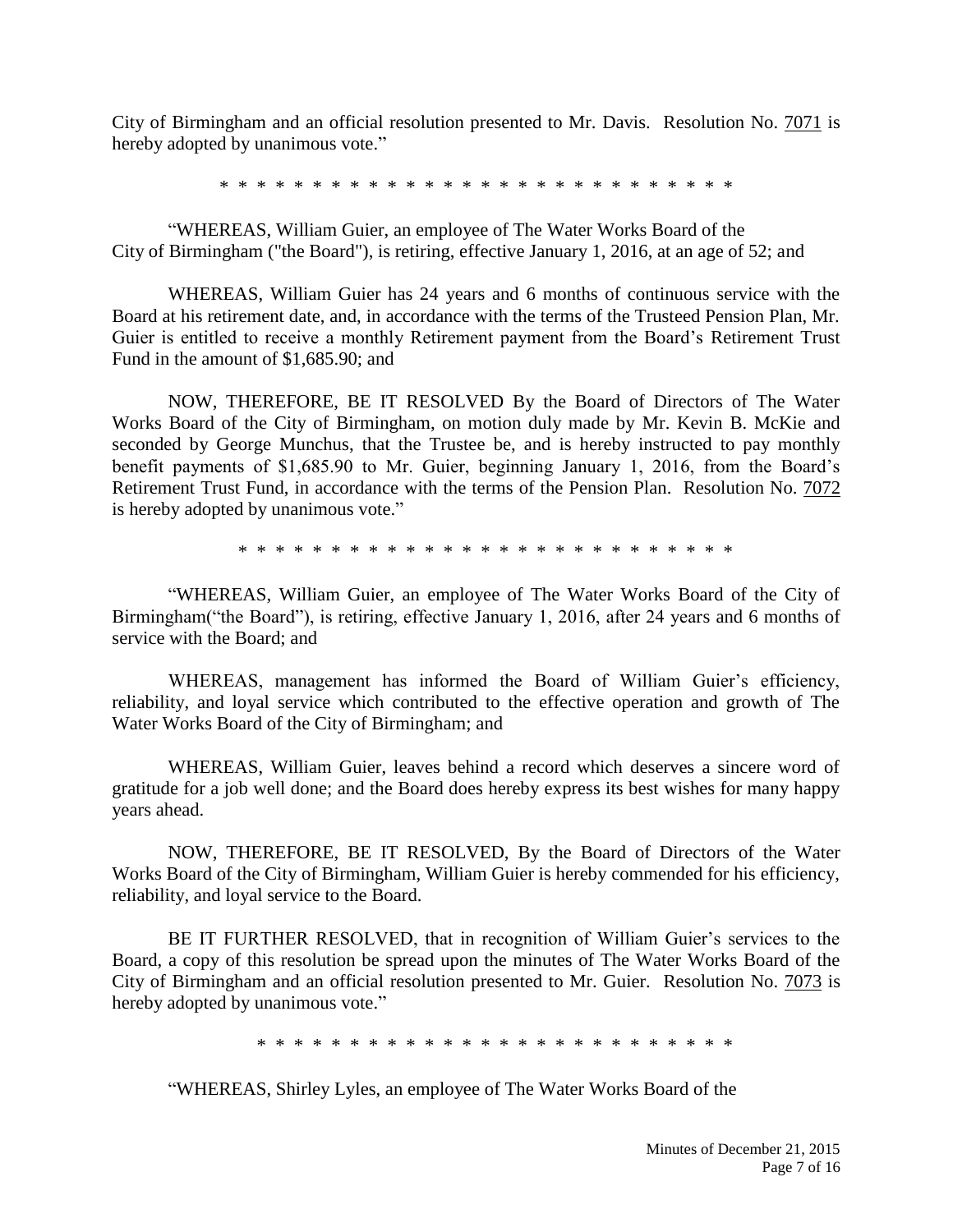City of Birmingham ("the Board"), is retiring, effective January 1, 2016, at an age of 66; and

WHEREAS, Shirley Lyles has 7 years and 1 month of continuous service with the Board at her retirement date, and, in accordance with the terms of the Trusteed Pension Plan, Ms. Lyles is entitled to receive a monthly Retirement payment from the Board's Retirement Trust Fund in the amount of \$1,070.11; and

NOW, THEREFORE, BE IT RESOLVED By the Board of Directors of The Water Works Board of the City of Birmingham, on motion duly made by Mr. Kevin B. McKie and seconded by Mr. George Munchus, that the Trustee be, and is hereby instructed to pay monthly benefit payments of \$1,070.11 to Ms. Lyles, beginning January 1, 2016, from the Board's Retirement Trust Fund, in accordance with the terms of the Pension Plan. Resolution No. 7074 is hereby adopted by unanimous vote."

\* \* \* \* \* \* \* \* \* \* \* \* \* \* \* \* \* \* \* \* \* \* \* \* \* \*

"WHEREAS, Shirley Lyles, an employee of The Water Works Board of the City of Birmingham, is retiring, effective January 1, 2016, after 7 years and 1 month of service with the Board; and

WHEREAS, management has informed the Board of Shirley Lyles' efficiency, reliability, and loyal service which contributed to the effective operation and growth of The Water Works Board of the City of Birmingham; and

WHEREAS, Shirley Lyles, leaves behind a record which deserves a sincere word of gratitude for a job well done; and the Board does hereby express its best wishes for many happy years ahead.

NOW, THEREFORE, BE IT RESOLVED, By the Board of Directors of the Water Works Board of the City of Birmingham, Shirley Lyles is hereby commended for her efficiency, reliability, and loyal service to the Board.

BE IT FURTHER RESOLVED, that in recognition of Shirley Lyles' services to the Board, a copy of this resolution be spread upon the minutes of The Water Works Board of the City of Birmingham and an official resolution presented to Ms. Lyles. Resolution No. 7075 is hereby adopted by unanimous vote."

\* \* \* \* \* \* \* \* \* \* \* \* \* \* \* \* \* \* \* \* \* \* \* \* \* \*

"WHEREAS, Howard Russell, an employee of The Water Works Board of the City of Birmingham ("the Board"), is retiring, effective January 1, 2016, at an age of 57; and

WHEREAS, Howard Russell has 30 years and 2 months of continuous service with the Board at his retirement date, and, in accordance with the terms of the Trusteed Pension Plan, Mr. Russell is entitled to receive a monthly Retirement payment from the Board's Retirement Trust Fund in the amount of \$3,776.90; and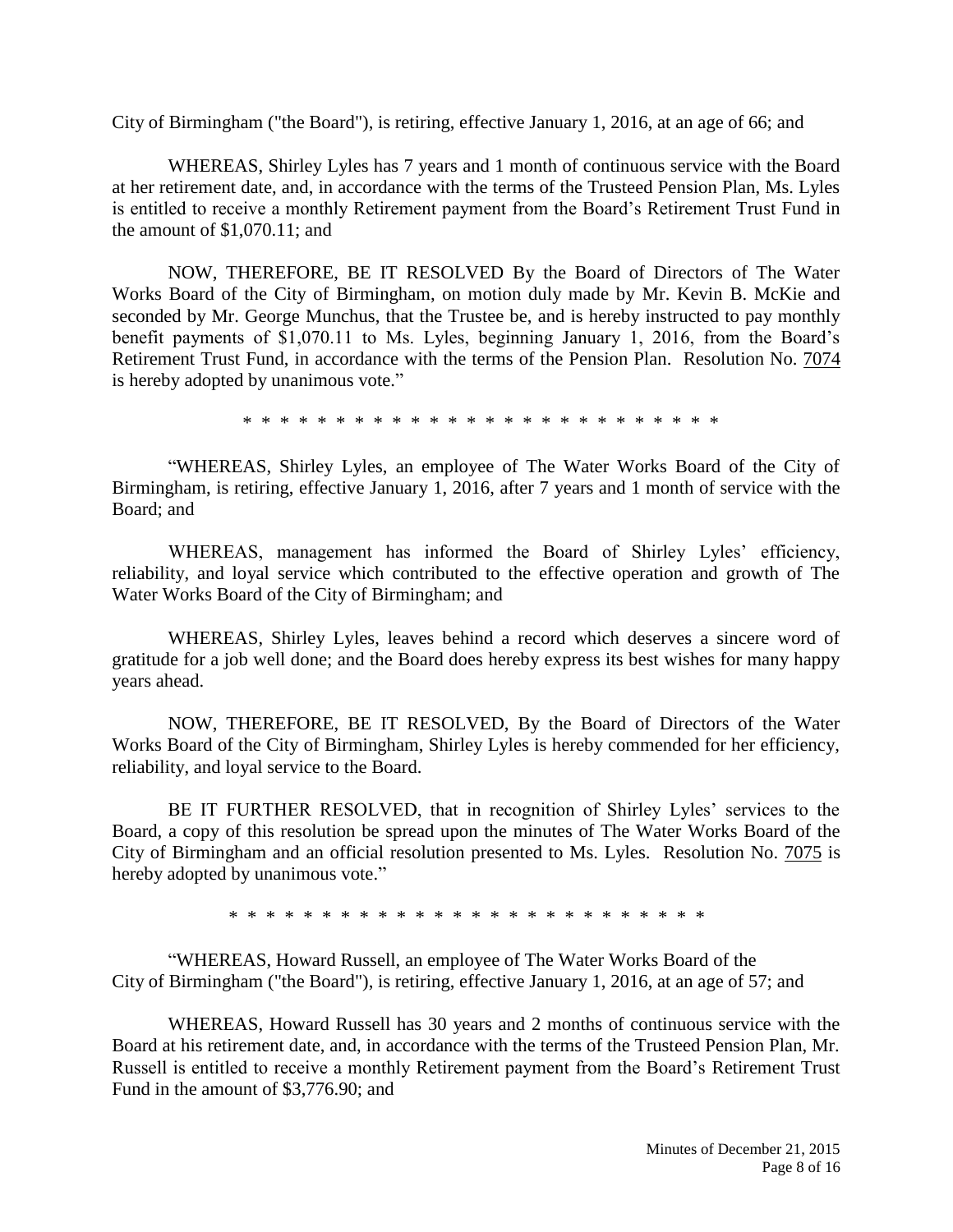NOW, THEREFORE, BE IT RESOLVED By the Board of Directors of The Water Works Board of the City of Birmingham, on motion duly made by Mr. Kevin B. McKie and seconded by Mr. George Munchus, that the Trustee be, and is hereby instructed to pay monthly benefit payments of \$3,776.90 to Mr. Russell, beginning January 1, 2016, from the Board's Retirement Trust Fund, in accordance with the terms of the Pension Plan. Resolution No. 7076 is hereby adopted by unanimous vote."

\* \* \* \* \* \* \* \* \* \* \* \* \* \* \* \* \* \* \* \* \* \* \* \* \* \* \*

"WHEREAS, Howard Russell, an employee of The Water Works Board of the City of Birmingham, is retiring, effective January 1, 2016, after 30 years and 2 months of service with the Board; and

WHEREAS, management has informed the Board of Howard Russell's efficiency, reliability, and loyal service which contributed to the effective operation and growth of The Water Works Board of the City of Birmingham; and

WHEREAS, Howard Russell, leaves behind a record which deserves a sincere word of gratitude for a job well done; and the Board does hereby express its best wishes for many happy years ahead.

NOW, THEREFORE, BE IT RESOLVED, By the Board of Directors of the Water Works Board of the City of Birmingham, Howard Russell is hereby commended for his efficiency, reliability, and loyal service to the Board.

BE IT FURTHER RESOLVED, that in recognition of Howard Russell's services to the Board, a copy of this resolution be spread upon the minutes of The Water Works Board of the City of Birmingham and an official resolution presented to Mr. Russell. Resolution No. 7077 is hereby adopted by unanimous vote."

\* \* \* \* \* \* \* \* \* \* \* \* \* \* \* \* \* \* \* \* \* \* \* \* \* \*

"WHEREAS, Alfred Watson, an employee of The Water Works Board of the City of Birmingham ("the Board"), is retiring, effective January 1, 2016, at an age of 71; and

WHEREAS, Alfred Watson has 20 years and 2 months of continuous service with the Board at his retirement date, and, in accordance with the terms of the Trusteed Pension Plan, Mr. Watson is entitled to receive a monthly Retirement payment from the Board's Retirement Trust Fund in the amount of \$2,298.73; and

NOW, THEREFORE, BE IT RESOLVED By the Board of Directors of The Water Works Board of the City of Birmingham, on motion duly made by Mr. Kevin B. McKie and seconded by Mr. George Munchus, that the Trustee be, and is hereby instructed to pay monthly benefit payments of \$2,298.73 to Mr. Watson, beginning January 1, 2016, from the Board's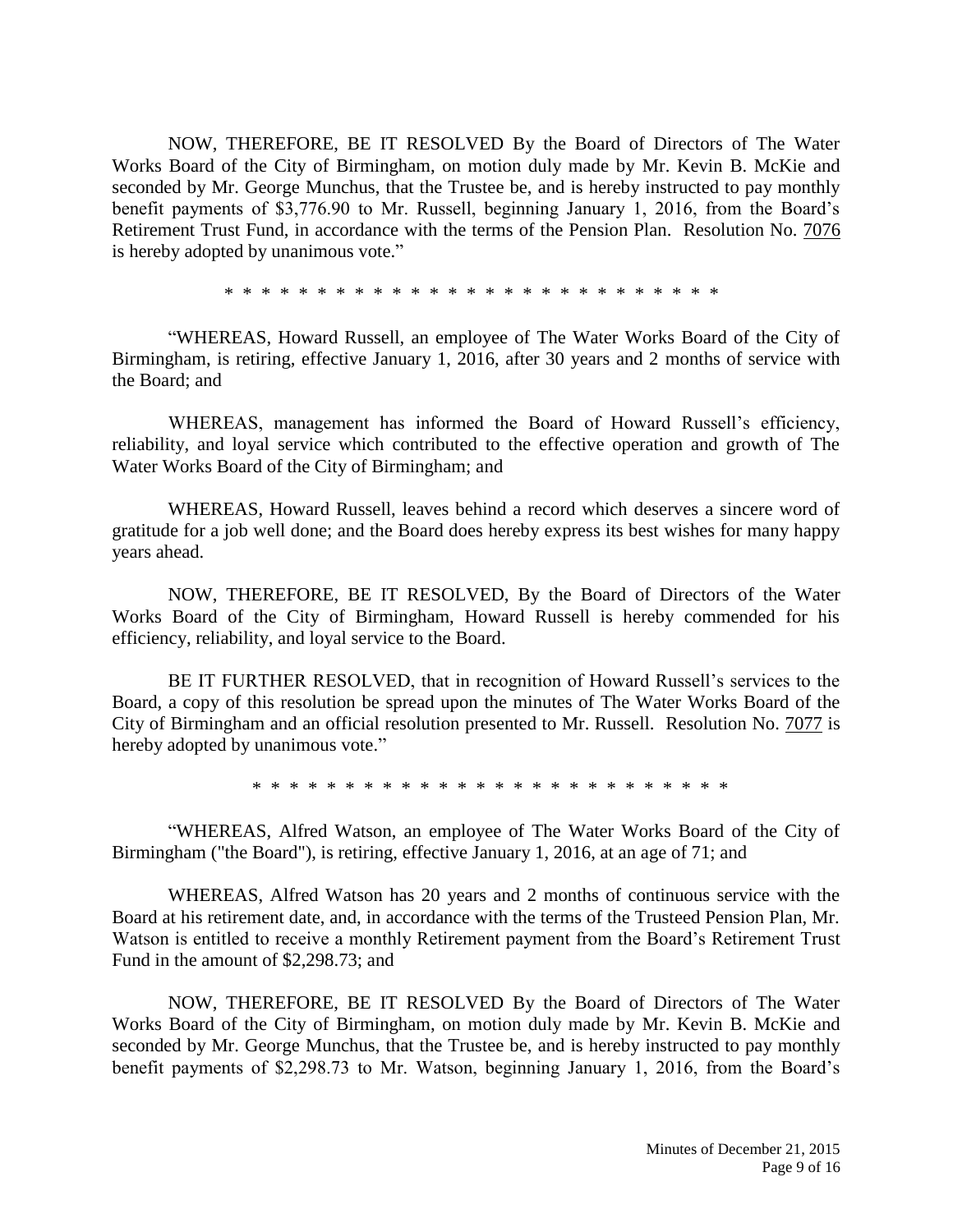Retirement Trust Fund, in accordance with the terms of the Pension Plan. Resolution No. 7078 is hereby adopted by unanimous vote."

\* \* \* \* \* \* \* \* \* \* \* \* \* \* \* \* \* \* \* \* \* \* \* \* \*

"WHEREAS, Alfred Watson, an employee of The Water Works Board of the City of Birmingham, is retiring, effective January 1, 2016, after 20 years and 2 months of service with the Board; and

WHEREAS, management has informed the Board of Alfred Watson's efficiency, reliability, and loyal service which contributed to the effective operation and growth of The Water Works Board of the City of Birmingham; and

WHEREAS, Alfred Watson, leaves behind a record which deserves a sincere word of gratitude for a job well done; and the Board does hereby express its best wishes for many happy years ahead.

NOW, THEREFORE, BE IT RESOLVED, By the Board of Directors of the Water Works Board of the City of Birmingham, Alfred Watson is hereby commended for his efficiency, reliability, and loyal service to the Board.

BE IT FURTHER RESOLVED, that in recognition of Alfred Watson's services to the Board, a copy of this resolution be spread upon the minutes of The Water Works Board of the City of Birmingham and an official resolution presented to Mr. Watson. Resolution No. 7079 is hereby adopted by unanimous vote."

\* \* \* \* \* \* \* \* \* \* \* \* \* \* \* \* \* \* \* \* \* \* \* \* \* \* \* \*

Following, General Manager Mac Underwood asked the Board to amend resolutions to reflect the revised monthly benefits from the Board's Retirement Trust Fund for Joel Rhaly in the amount of \$8,376.98. Resolution No. 6367 was adopted December 14, 2012 in the amount of \$8,695.71 and for Vickie Callins in the amount of \$3,284.06, and to authorize a one-time payment of \$25.68 to Vickie Callins to cover the difference owed in monthly retiree benefits from October 1, 2015 – December 31, 2015. Resolution No. 7005 was adopted September 30, 2015 in the amount of \$3,275.50, effective January 1, 2016, as set forth in items 6.1 and 6.2. Director McKie asked how this error was discovered. Assistant General Manager Michael Johnson stated initially it was looked at because it seemed a little high. Then it was discovered that Mr. Rhaly's car allowance and group term life insurance were mistakenly included in his calculation. Following that, others were looked at more closely, according to Assistant General Manager Michael Johnson. From this point forward there are two other individuals in place to review the retirements. Some discussion took place concerning the repayment of funds and whether the company is liable for the mistake. Director Lewis stated the Board needs to look at how other instances of this nature were handled and be consistent. On a motion duly made and seconded, the following resolutions were adopted:

"BE IT RESOLVED, By the Board of Directors of the Water Works Board of the City of Birmingham ("the Board"), on a motion duly made by Mr. George Munchus and seconded by Mr. Kevin B. McKie, that the Board hereby amends the following monthly retirement benefits: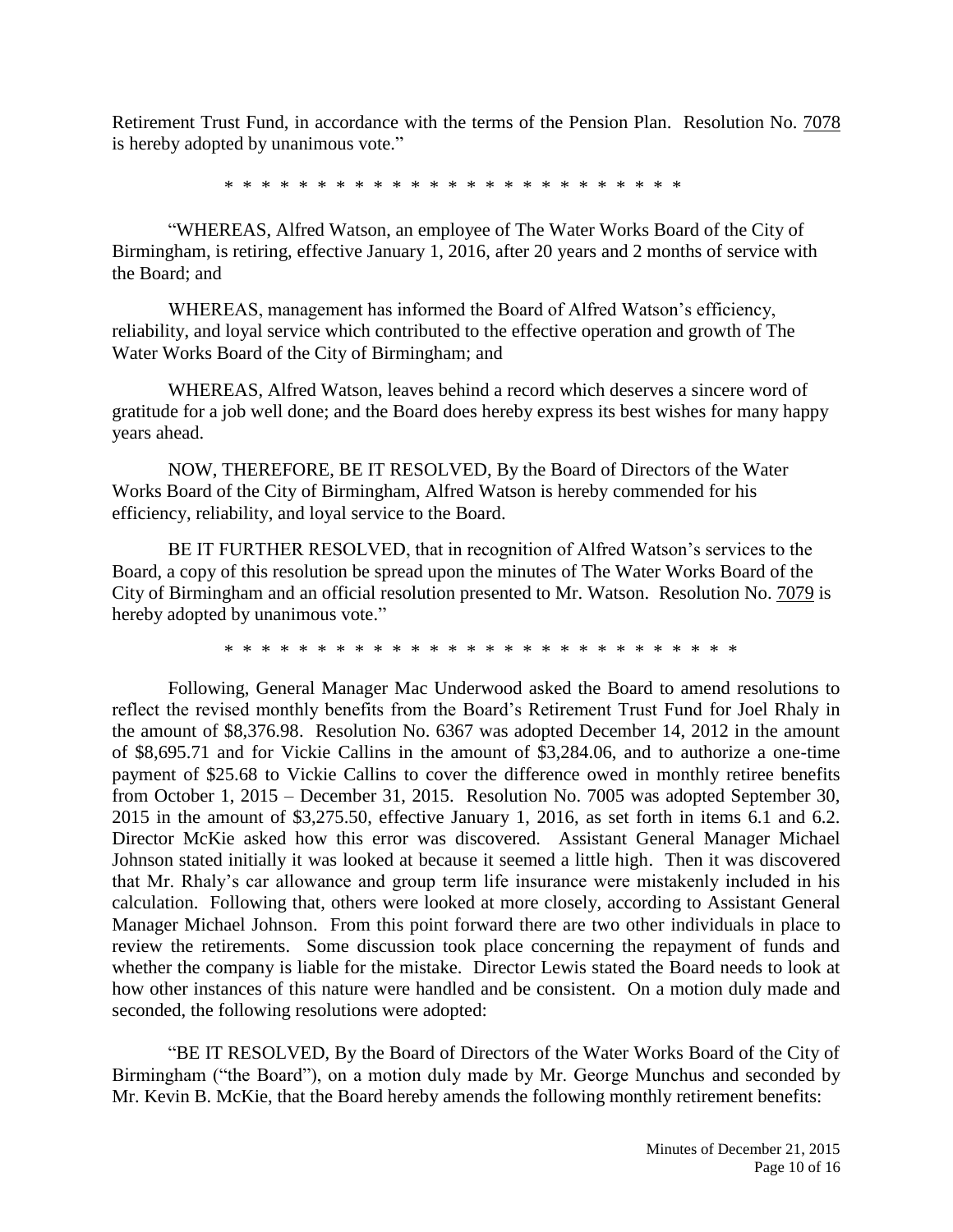6.1 Joel Rhaly's monthly retirement benefits in the amount of \$8,376.98. Resolution No. 6367 was adopted December 14, 2012 in the amount of \$8,695.71.

Resolution No. 7080 is hereby adopted by unanimous vote."

\* \* \* \* \* \* \* \* \* \* \* \* \* \* \* \* \* \* \* \* \* \* \* \* \* \*

"BE IT RESOLVED, By the Board of Directors of the Water Works Board of the City of Birmingham ("the Board"), on a motion duly made by Mr. George Munchus and seconded by Mr. Kevin B. McKie, that the Board hereby amends the following monthly retirement benefits:

6.2 Vickie Callins' monthly retirement benefits in the amount of \$3,284.06, and to authorize a one-time payment of \$25.68 to cover the difference owed in monthly retiree benefits from October 1, 2015 – December 31, 2015. Resolution No. 7005 was adopted September 30, 2015 in the amount of \$3,275.50.

Resolution No. **7081** is hereby adopted by unanimous vote."

\* \* \* \* \* \* \* \* \* \* \* \* \* \* \* \* \* \* \* \* \* \* \* \* \* \* \*

Next, General Manager Mac Underwood requested the Board to adopt a resolution approving the Board of Directors and the General Manager to travel to and from various cities to attend conferences/annual meetings for calendar year 2016, as outlined in the resolution, to pay any advances necessary and to reimburse all appropriate expenses incurred by the Board and the General Manager in connection with the respective conferences/annual meetings, as required by the Board's and the Employees' Travel Expense Reimbursement Policies, as set forth in agenda item 7. Director McKie asked why bond issues were included as part of the 2016 travel, as he understood they only come up every other year. Grace Amison, Executive Assistant to the Board of Directors, explained that it is on the schedule every year. On a motion duly made and seconded, the following resolution was adopted:

"BE IT RESOLVED By The Water Works of the City of Birmingham, on a motion duly made by Mr. George Munchus and seconded by Mr. Kevin B. McKie, that the Board of Directors and the General Manager are hereby approved to travel to and from various cities to attend conferences/annual meetings for calendar year 2016, as listed below, to pay any advances necessary and to reimburse all appropriate expenses incurred by the Board of Directors and the General Manager in connection with the following said conferences/annual meetings, as required by the Board's and the Employees' Travel Expense Reimbursement Policies:

|                           | ANNUAL CONFERENCES THE BOARD AND/OR                               |                 |
|---------------------------|-------------------------------------------------------------------|-----------------|
|                           | THE GENERAL MANAGER PLAN TO ATTEND                                |                 |
| February $15 - 17$ , 2016 | Training 2016 Conference & Exposition                             | Lake<br>Buena   |
|                           | "This conference is designed for learning, training and Vista, FL |                 |
|                           | performance professional."                                        |                 |
| February 24 – 27, 2016    | 2016 Utility Management Conference – AWWA                         | - San Diego, CA |
|                           | <b>WEFTEC</b>                                                     |                 |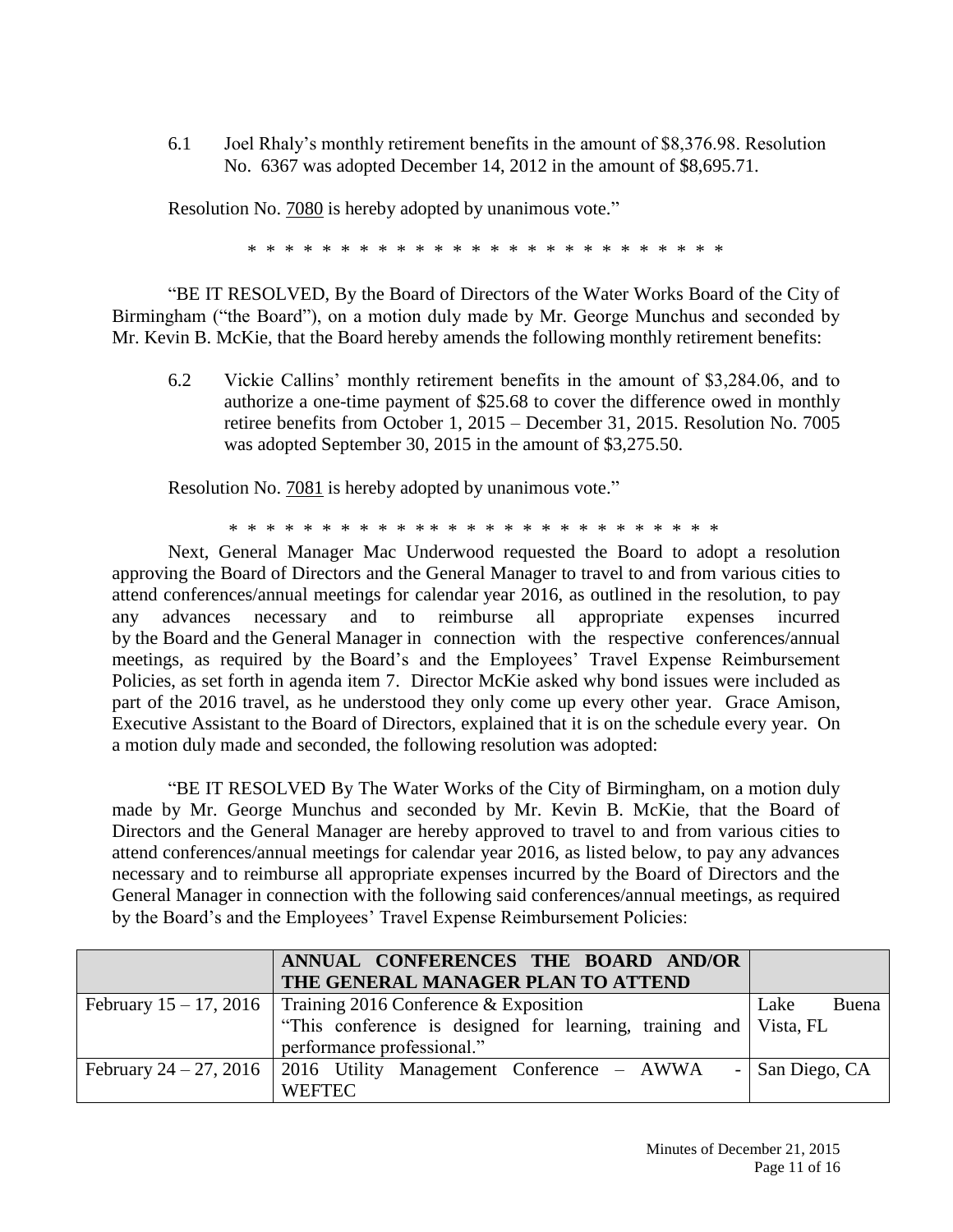|                         | "This is a 'Utility Leader Forum' to hear the latest<br>approaches, practices, processes, techniques, case studies,<br>and research in all aspects of utility management."                                                                               |                         |
|-------------------------|----------------------------------------------------------------------------------------------------------------------------------------------------------------------------------------------------------------------------------------------------------|-------------------------|
| April 13 - 17, 2016     | Forum 2016 National Conference - National Forum for<br><b>Black Public Administrators</b><br>"This Forum provides 'Waves of Change, Oceans of<br>Opportunity Repositioning Our Communities for the<br>Future".                                           | Portland, OR            |
| June 19 - 22, 2016      | AWWA Annual Conference & Exposition $(ACE) - 2016$<br><b>AWWA Annual</b><br>Conference provides<br>"The<br>an<br>environment where water professionals can be leaders<br>and learn from leaders in the water industry."                                  | McCormick<br>Place, IL  |
| July $24 - 29, 2016$    | Alabama Society of CPAs (ASCPA) Annual Conference (for<br>General Manager)                                                                                                                                                                               | San Destin, FL          |
| September $7-9$ , 2016  | 2016 Annual Alabama Water Resources Symposium<br>Conference<br>"This is a Forum for all participants of Water<br>Resources"                                                                                                                              | Orange Beach,<br>AL     |
| October $9 - 11$ , 2016 | Alabama-Mississippi Section 2016 Conference - AWWA<br>"A nonprofit scientific and educational society dedicated<br>to the improvement of drinking water quality and<br>supply."                                                                          | Montgomery,<br>AL       |
|                         | <b>CONFERENCES</b><br><b>OTHER</b><br><b>THE</b><br><b>BOARD</b><br><b>MAY</b><br><b>ATTEND</b>                                                                                                                                                          |                         |
| March $20 - 23$ , 2016  | 2016 Water Policy Conference –<br>Association<br>$\sigma$ f<br>Metropolitan Water Agencies"<br>The AMWA provides utility managers with a wealth of<br>ideas and practical knowledge."                                                                    | Washington,<br>D.C.     |
| October 9 - 12, 2016    | SAP for Utilities 2016<br>"SAP offers utility leaders, managers, directors and other<br>utility professionals with best practices, innovative<br>ideas"                                                                                                  | Huntington<br>Beach, CA |
| October 16 - 19, 2016   | Executive<br>Management<br>Conference<br>2016<br>Annual<br>Association of Metropolitan Water Agencies*<br>"The Association of Metropolitan Water Agencies serves<br>CEOs and general managers by providing tools for<br>competitiveness and management." | Scottsdale, AZ          |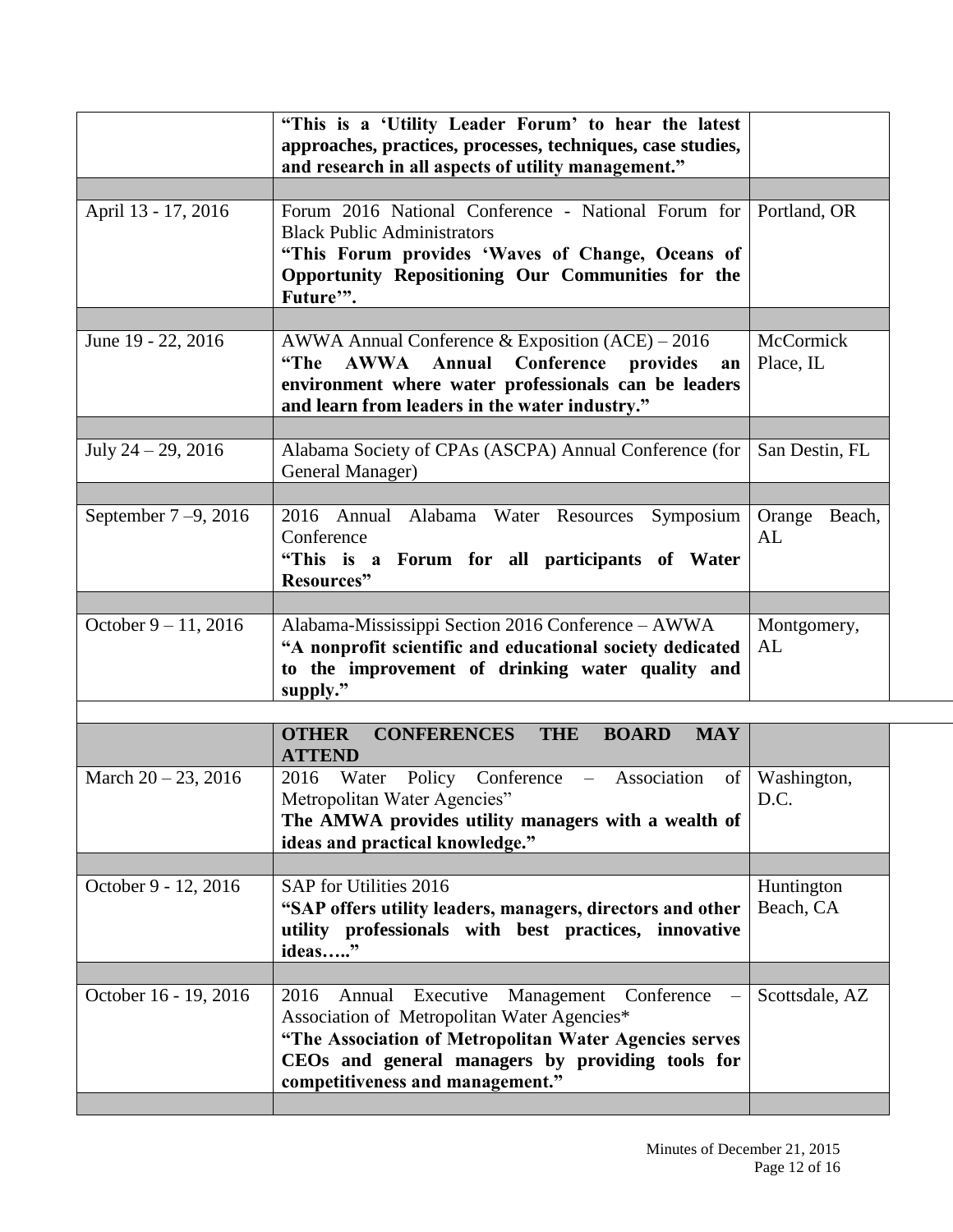| <b>DATES</b> | TO. | BE   Various trips in 2016 to meet with rating agencies and bond   New York, NY |  |
|--------------|-----|---------------------------------------------------------------------------------|--|
| DETERMINED   |     | underwriters $-$ NYC                                                            |  |
|              |     | [As Needed]                                                                     |  |

BE IT FURTHER RESOLVED, that prepayment of registration and workshop fees are hereby approved for the Board of Directors, the General Manager and other Board employees as set out above for the referenced conferences/seminars/annual meetings.

Resolution No. 7082 is hereby adopted by unanimous vote."

\* \* \* \* \* \* \* \* \* \* \* \* \* \* \* \* \* \* \* \* \* \* \* \* \* \* \*

Following, General Manager Mac Underwood asked the Board to amend its By-Laws in Section 6. Regular Board Meetings to reflect two Regular Board Meetings will be scheduled each month and to eliminate the Informational Board Meeting, effective January 1, 2016, as set forth in agenda item 8. Director Munchus asked if monthly Division Reports would still be available to the Directors. No one gave a direct response. On a motion duly made a seconded, the following resolution was adopted:

"BE IT RESOLVED By The Water Works Board of the City of Birmingham (the "Board") at its Regular Board of Directors' Meeting held on December 21, 2015, on a motion duly made by Mr. George Munchus and seconded by Mr. Kevin B. McKie that the Board hereby amends those certain By-Laws of The Water Works Board of the City of Birmingham, a copy of which is attached hereto.

Resolution No. 7083 is hereby adopted by Directors Mims, McKie and Munchus. Director Lewis voted no."

\* \* \* \* \* \* \* \* \* \* \* \* \* \* \* \* \* \* \* \* \* \* \* \* \* \* \*

Next, General Manager Mac Underwood asked the Board to approve payments of invoices, as set forth in agenda items 9.1 through 9.5. General Manager Mac Underwood indicated management has reviewed the referenced invoices and recommends them for approval. On a motion duly made and seconded, the following resolution was adopted:

"BE IT RESOLVED By The Water Works Board of the City of Birmingham ("the Board"), on a motion duly made by Mr. George Munchus and seconded by Mr. Kevin B. McKie, that the Board hereby authorizes staff to execute payments to the following:

| 9.1 | Birmingham Construction Industry Authority, Inc.<br>For professional services rendered for December 2015 | \$2,000.00 |
|-----|----------------------------------------------------------------------------------------------------------|------------|
| 9.2 | Raftelis Financial Consultants, Inc.<br>For professional services rendered for November 2015             | \$9,486.54 |

9.3 Fuston, Petway & French, LLP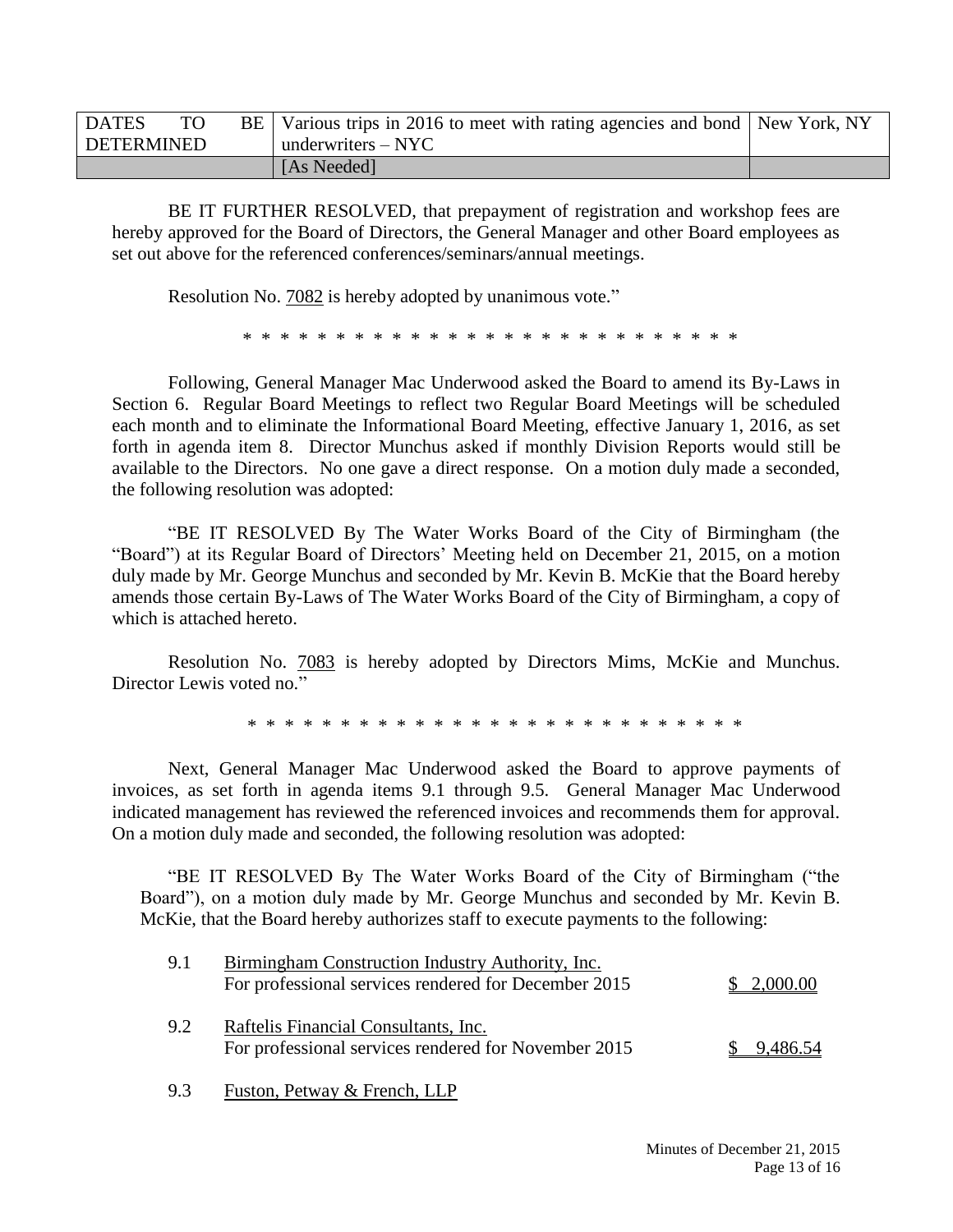|     | For professional services rendered for November 2015                                    | 12,350.00   |
|-----|-----------------------------------------------------------------------------------------|-------------|
| 9.4 | The Lewis Group, Inc.<br>For professional services rendered for November 2015           | \$25,000.00 |
| 9.5 | Waldrep Stewart & Kendrick, LLC<br>For professional services rendered for November 2015 | \$91,301.73 |

Resolution No. 7084 is hereby adopted by unanimous vote."

\* \* \* \* \* \* \* \* \* \* \* \* \* \* \* \* \* \* \* \* \* \* \* \* \* \* \*

Following, General Manager Mac Underwood asked the Board to award bids to Consolidated Pipe, the lowest responsible and responsive bidder, for an estimated annual quantity of unions to replenish the warehouse inventory at an out-of-pocket cost to the Board of \$103,535.15; Alabama Janitorial Services, the lowest responsible and responsive bidder, for janitorial services at an estimated out-of-pocket cost to the Board of \$138,912.00. [NOTE: Eagle Cleaning Service, the apparent low bidder, was determined to be non-responsible due to unsatisfactory performance of services as provided by their references.]; and three separate contractors to provide on call water utility repair service throughout the limits of the Board's Distribution System: Jones Utility & Contracting, the lowest responsible and responsive bidder, for estimated quantities for on call water utility contracting, at an estimated annual out-of-pocket cost to the Board of \$1,496,333.00, Startley General Contracting, the lowest responsible and responsive bidder, for an estimated annual out-of-pocket cost to the Board of \$1,621,919.50 and REV Construction, the lowest responsible and responsive bidder, for estimated quantities for the on call water utility contracting, at an estimated annual out-of-pocket cost to the Board of \$1,741,306.00, as set forth in agenda items 10.1, 10.2 and 10.3. General Manager Mac Underwood explained that sometimes Staff carries these bids over a year or two, but management recommends approval of these items. Director Munchus responded that he would like to table item 10.3. Director Lewis stated she gets concerned when she sees such large numbers, adding she would like a report on exactly what was spent last year and the year before with these On-Call companies. Assistant General Manager Sonny Jones was prepared with a handout (wherein a copy is on file with the Board meeting book) which contained the On-Call Water Utility Contractor summary for the bid award. Director Lewis asked to see how the companies are incorporating minority businesses as well. Assistant General Manager Sonny Jones added that the On-Call companies are used in three separate instances; ordinary repairs, extraordinary repairs and capital repairs. Director Lewis stated her concern is when we go over the estimated amount and the Board is not aware of it. Director McKie stated he agreed that it would be helpful to know in the future what was spent on estimated amounts the previous two years. On a motion duly made and seconded, the following resolutions were tabled and adopted:

"BE IT RESOLVED By The Water Works Board of the City of Birmingham ("the Board"), on a motion duly made by Mr. George Munchus and seconded by Mr. Ronald A. Mims, that the Board hereby tables item 10.3 relative to the following: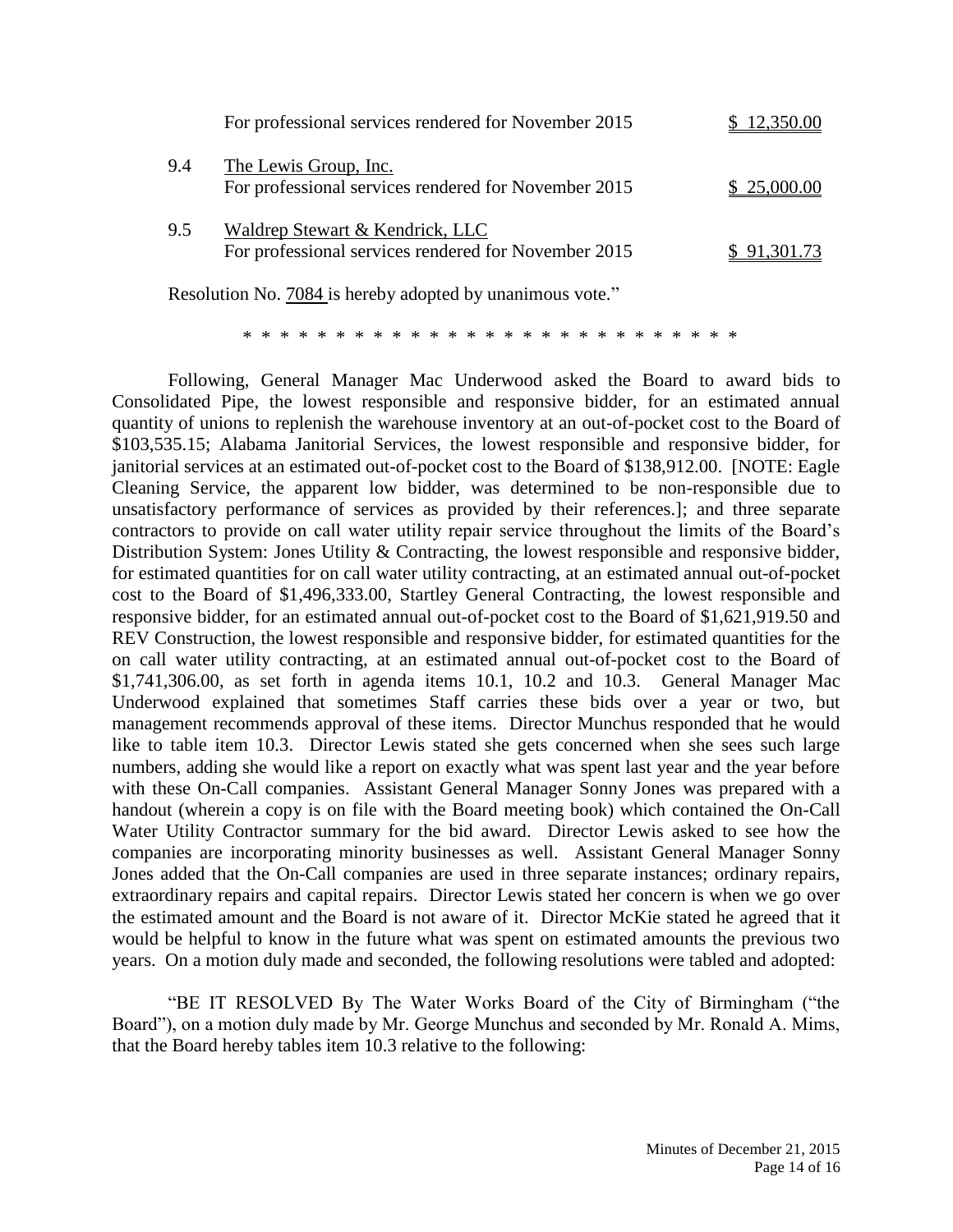- 10.3 Three (3) separate contractors to provide on call water utility repair service throughout the limits of the Board's Distribution System:
	- Jones Utility & Contracting, the lowest responsible and responsive bidder, for estimated quantities for the on call water utility contractors, at an estimated annual out-of-pocket cost to the Board of \$1,496,333.00.
	- Startley General Contracting, the lowest responsible and responsive bidder, for an estimated annual out-of-pocket cost to the Board of \$1,621,919.50.
	- **REV** Construction, the lowest responsible and responsive bidder, for estimated quantities for the on call water utility contractors, at an estimated annual out-of-pocket cost to the Board of \$1,741,306.00.

Resolution No. **7085** is hereby tabled by unanimous vote."

\* \* \* \* \* \* \* \* \* \* \* \* \* \* \* \* \* \* \* \* \* \* \* \* \* \* \* \*

"BE IT RESOLVED By The Water Works Board of the City of Birmingham ("the Board"), on a motion duly made by Mr. Kevin B. McKie and seconded by Mr. George Munchus, that the Board hereby authorizes staff to award bids on the following:

- 10.1 Consolidated Pipe, the lowest responsible and responsive bidder, for an estimated annual quantity of unions to replenish the warehouse inventory at an out-of-pocket cost to the Board of \$103,535.15.
- 10.2 Alabama Janitorial Services, the lowest responsible and responsive bidder, for janitorial services at an estimated out-of-pocket cost to the Board of \$138,912.00. [NOTE: Eagle Cleaning Service, the apparent low bidder, was determined to be non-responsible due to unsatisfactory performance of services as provided by their references.]

Resolution No. 7086 is hereby adopted by unanimous vote."

\* \* \* \* \* \* \* \* \* \* \* \* \* \* \* \* \* \* \* \* \* \* \* \* \* \* \* \*

Next, General Manager Mac Underwood asked the Board to enter into a one-year renewal agreement with The Jones Group, LLC to provide legislative support services in the amount of \$5,000.00 per month and to authorize the General Manager and/or Assistant General Manager to execute said agreement, as set forth in agenda item 11. General Manager Mac Underwood stated management recommends approval of this item. On a motion duly made and seconded, the following resolution was adopted:

"BE IT RESOLVED By The Water Works Board of the City of Birmingham ("the Board"), on a motion duly made by Mr. George Munchus and seconded by Mr. Kevin B. McKie,